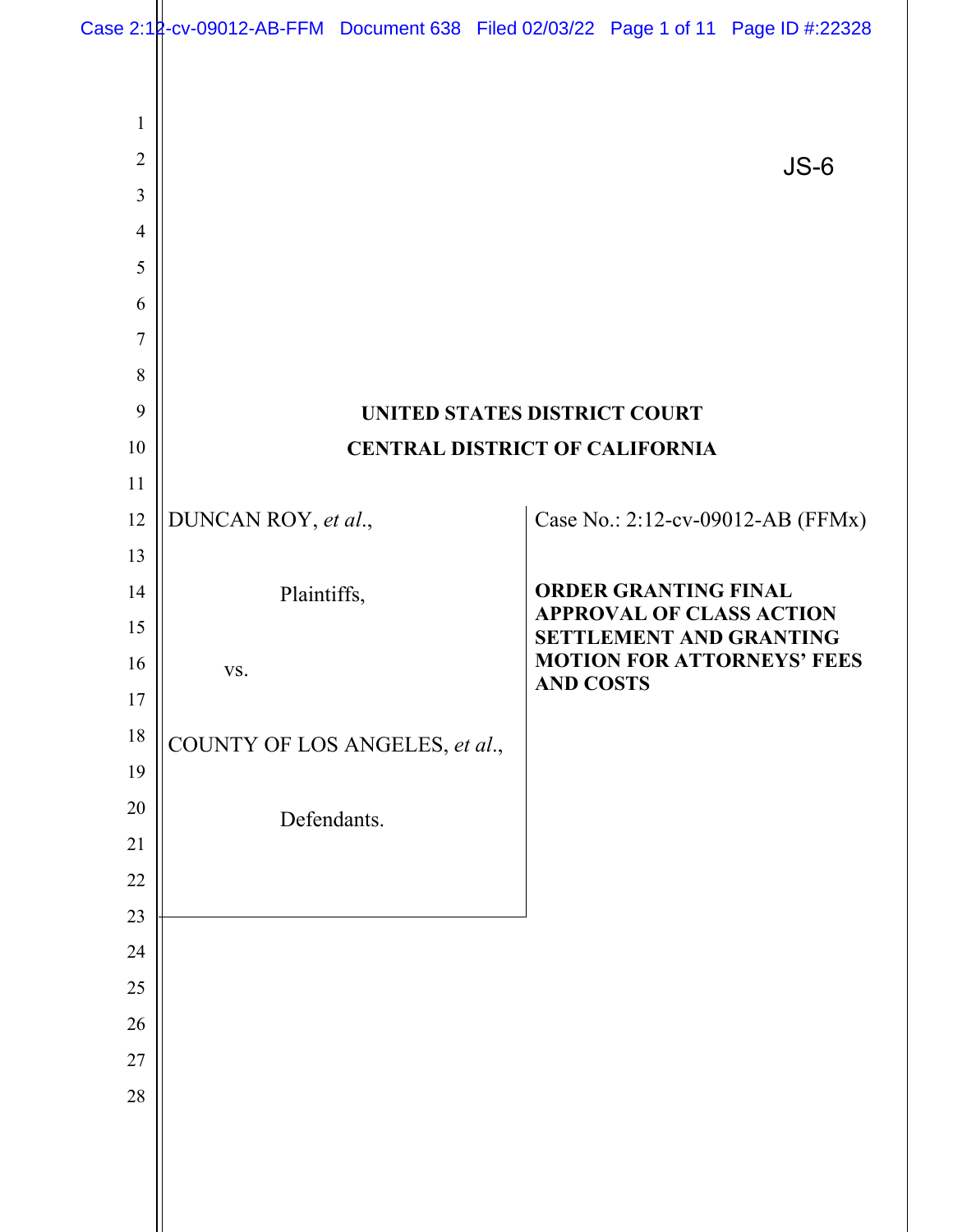1 2 3 4 5 6 7 Upon review and consideration of the Settlement Agreement (the "Settlement Agreement"), (Dkt. No. 608), and the exhibits attached thereto, made and entered into by counsel for the Parties, who represent that their respective clients have approved the settlement, the Court **GRANTS** final approval to the class action settlement, resolving the Motion for Final Approval of Class Action Settlement, (Dkt. No. 627), and also **GRANTS** the Motion for Award of Attorneys' Fees and Costs, (Dkt. No. 615).

8 9 10 11 12 13 14 15 16 17 18 19 20 21 22 The Named Plaintiffs/Class Representatives are Alain Martinez-Perez and Clemente de la Cerda. Plaintiffs are former prisoners of the Los Angeles County Sheriff's Department ("LASD"), whose claims arose from the LASD's policy of detaining inmates beyond the expiration of their state criminal charges on the basis of immigration detainers ("detainers" or "ICE holds"), which are issued by Immigration and Customs Enforcement ("ICE") for suspected immigration violations. Plaintiffs specifically challenged: 1) LASD's practice of holding inmates on detainers after they became due for release on criminal matters (i.e. after they were acquitted or otherwise ordered released by a judge, or after serving a jail sentence); 2) LASD's practice of incarcerating arrestees with bail of less than \$25,000 who, in the absence of an immigration detainer, would have been released on their own recognizance pursuant to LASD policy; and 3) LASD's (disputed) practice of refusing to accept bail on behalf of inmates with immigration detainers.

- 23
- 24 25

26

### **IT IS HEREBY ORDERED, ADJUDGED AND DECREED THAT:**

## **I. The Settlement is Approved as Fair, Reasonable and Adequate under Federal Rule of Civil Procedure 23(e)(2)**

27 28 1. This Order incorporates by reference the definitions in the Settlement Agreement, a copy of which was attached to the Preliminary Approval Motion.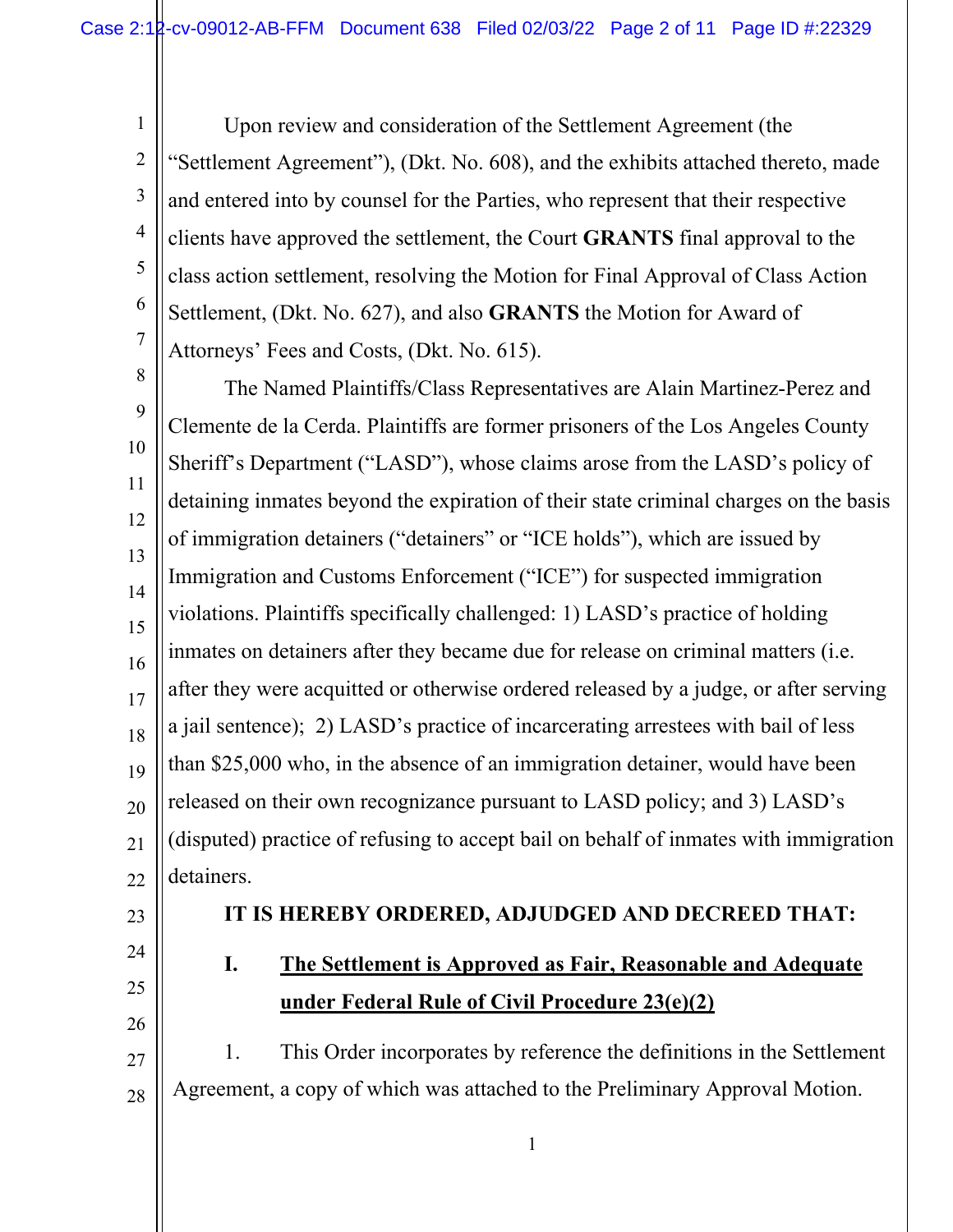1

3

4

5

6

7

8

9

10

11

12

13

14

2 (Dkt. No. 608). All terms defined therein shall have the same meaning in this Order.

2. A Fairness Hearing was held on January 7, 2022, to consider the fairness, reasonableness, and adequacy of the Settlement under Federal Rule of Civil Procedure 23(e)(2), including the application by Class Counsel for attorneys' fees and expenses.

3. The Settlement Agreement is hereby **approved**. The Court finds that the class settlement fund of \$14,000,000 and its proposed allocation, as well as the other provisions contained within the Settlement Agreement, are within the range of what would constitute a fair, reasonable, and adequate settlement in the best interests of the Class as a whole, and that the terms of the Settlement Agreement otherwise satisfy Federal Rule of Civil Procedure 23(e) and due process requirements.

15 16 17 18 19 20 21 22 23 4. Class counsel invested substantial time, effort, and resources into litigating this matter. Settlement proceedings commenced only after class counsel had developed a thorough understanding of the evidence through discovery, class certification litigation, and litigation of dispositive motions. The settlement agreement was negotiated at arm's length before Antonio Piazza, an experienced mediator. The settlement represents an excellent outcome to class members, especially considering the risk of loss at trial. All class members are treated equally under the settlement agreement, except for the two class representatives who will receive modest incentive awards.

24 25 26 27 28 5. The Court finds that the incentive awards of \$10,000 to the two class representatives are appropriate and reasonable. The awards are hereby **approved**.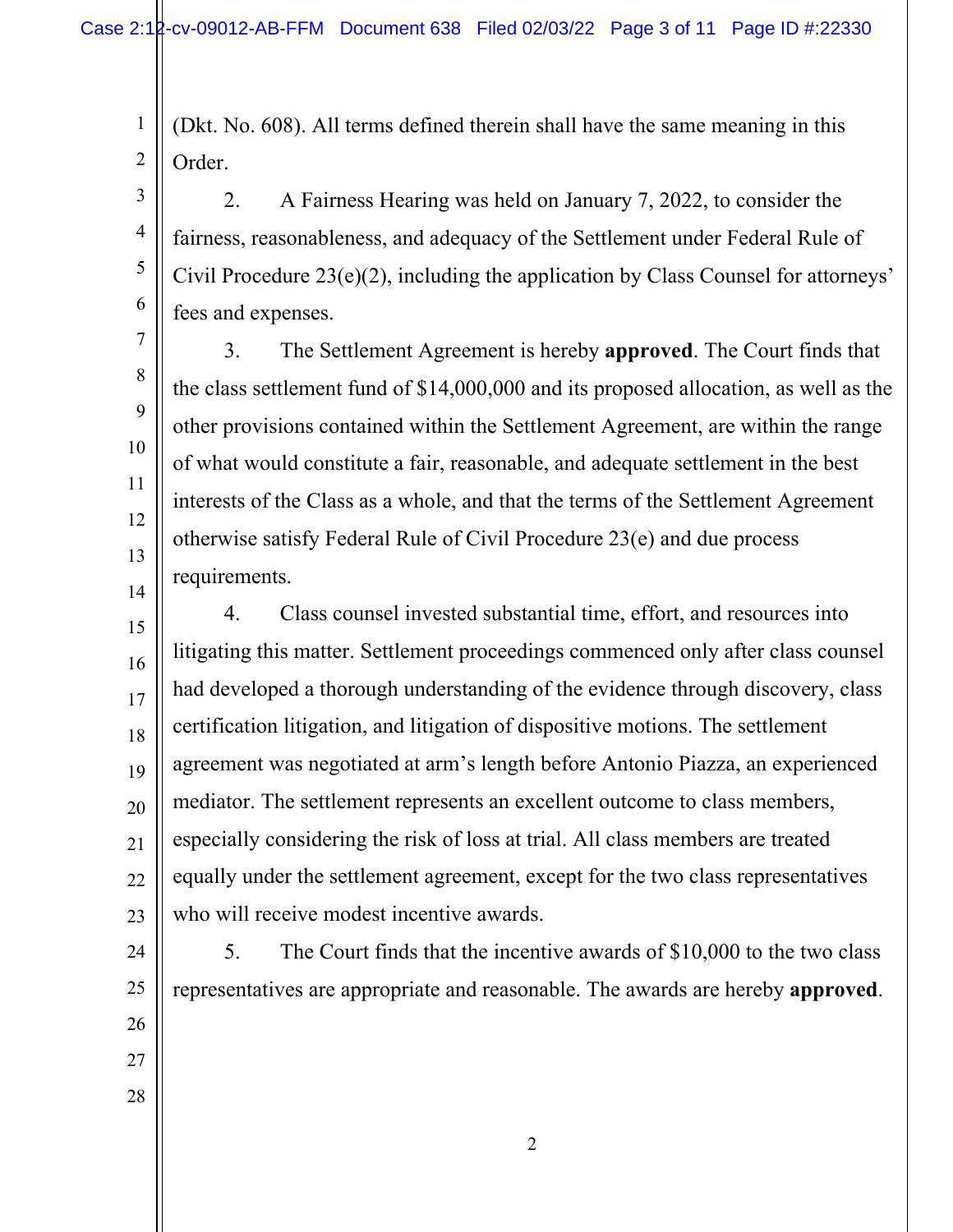2

1

3

4

5

6

## **II. Notice & Results of the Claims Process**

1. The Class Administrator has performed all tasks required of it, including establishing a website and call-in numbers, posting the relevant materials to the website, mailing and emailing class notices and following up, and processing claims.

7 8 9 10 11 12 2. Due and adequate notice of the proceedings having been given to the Class, and a full opportunity has been offered to the Class to participate in this hearing. As required by this Court, the Class Administrator directed notice using mail, email, text message, and direct social media contacts, to all persons identified as Class Members. The notice given to the Class Members was fully in compliance with the requirements of Rule 23 of the Federal Rules of Civil Procedure.

13 14 15 3. The Administrator issued notice to 19,923 individuals. There was a total of 1,166 unique claimants. There were 15 exclusion requests. There were also three objections, one of which was ultimately withdrawn.

16 17 18 19 20 21 22 23 24 4. Pursuant to the terms of the Settlement Agreement, Defendants may review the claims of any "Potential *Gerstein* Class Members" by referencing their I-247 Detainer Form. They may then determine whether these Class Members were subject to ongoing removal proceedings or a final order of removal. Defendants have agreed to notify Plaintiffs of any potential *Gerstein* Class Members whose claims they contest. Should any dispute arise regarding the approval of potential *Gerstein* Class Members, the Parties will meet-and-confer in good faith to reach a resolution. If the dispute cannot be resolved, they will submit a stipulation advising the Court of their respective positions.

25 26 27 28 5. The administrator shall preserve all written communications from Class Members in response to the Class for at least three years or pursuant to further order of the Court. All written communications received by the Claims Administrator from Class Members relating to the Settlement Agreement shall be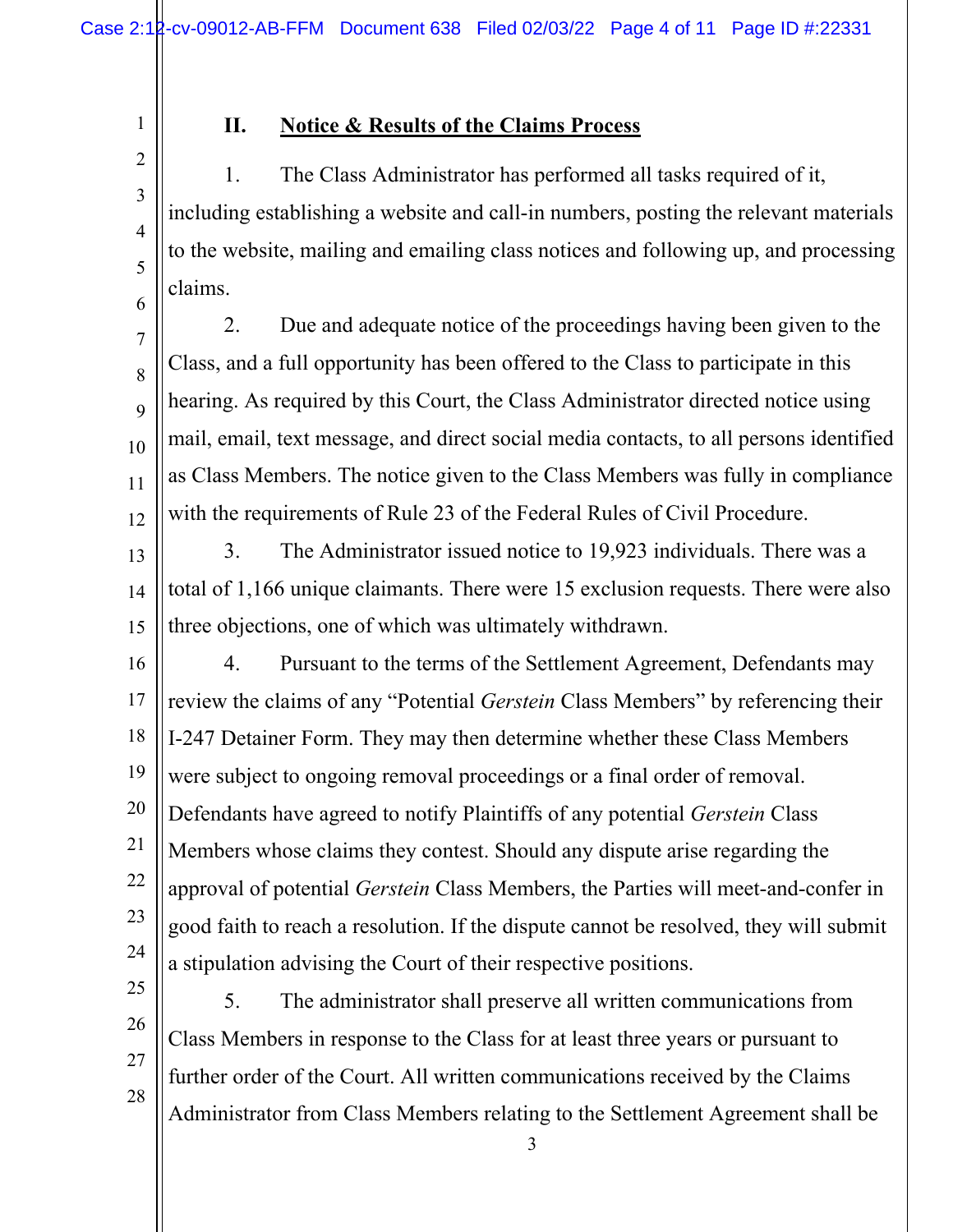1 2 3 available at all reasonable times for inspection and copying by Counsel for the Parties. The Class Administrator will prepare a list of all rejected claims, including the reasons for rejection, and maintain the list in a case file.

4 5

### **III. Late Claims**

6 7 8 9 10 1. The Court **approves** nine late claims that were submitted since October 10, 2021. By agreement, the Parties may agree to approve any additional late claims received up to the time of distribution, without the need for further stipulation or review by the Court. Should the Parties disagree as to the approval of a claim, they shall advise the Court.

11

12

**IV. Objections** 

#### 13 14 15 16 1. There were originally three objections to the Settlement Agreement, by Victor Diaz, Esteban Hernandez, and Sundiata Bakaba. Mr. Bakaba has now indicated that he would like to remain in the class. (*See* Dkt. No. 637). Therefore, the Court now addresses the objections of Mr. Diaz and Mr. Hernandez.

17 18 19 20 21 22 23 24 25 26 27 2. The first objection is made by Victor Diaz. Mr. Diaz seeks expungement of some criminal charges and compensation for time spent wearing an ankle bracelet. He does not object to the compensation provided for his overdetention as a result of this settlement. Expungement of criminal charges is not available as relief in a class-wide damages lawsuit, and a claim against ICE for liberty violations is beyond the scope of this lawsuit. Mr. Diaz had the option of excluding himself from the settlement in order to pursue claims against ICE independently; however, he chose not to do so. For these reasons, Mr. Diaz's objection is **overruled**.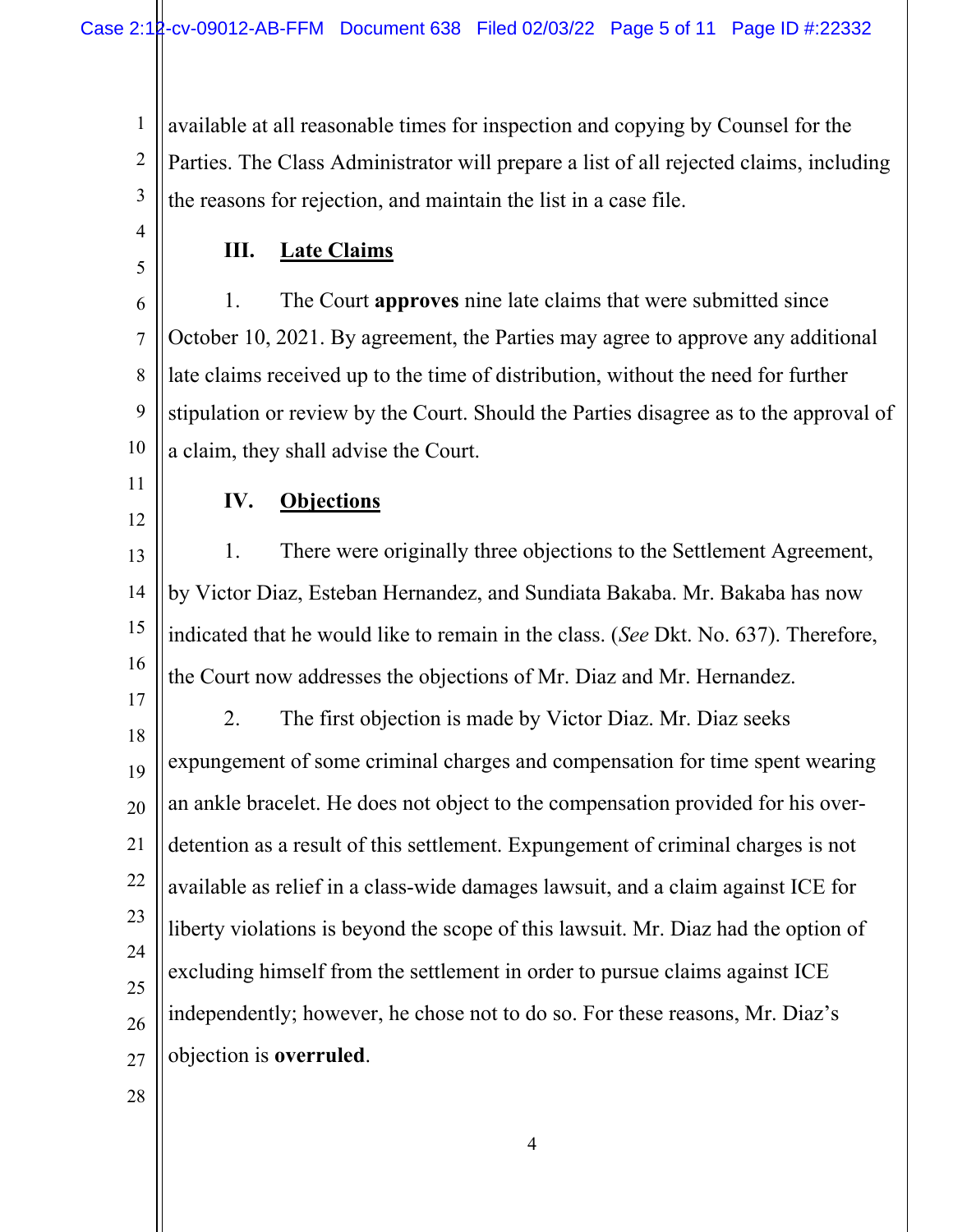1 2 3 4 5 6 7 8 9 3. The second objection is made by Esteban Hernandez. Mr. Hernandez objects on the grounds that no claims against the LAPD were included in this case, despite the fact that the LAPD was responsible for his initial arrest. Mr. Hernandez does not object to the financial terms of the Settlement Agreement. Mr. Hernandez is at liberty to independently pursue a claim against the LAPD, since this settlement only releases the County (not the City or the LAPD) from further claims arising out of this lawsuit. For this reason, Mr. Hernandez's objection is **overruled**.

# 10

11

12

13

14

15

16

17

18

19

20

21

22

## **V. Payment of the Class Fund, Attorneys' Fees, Class Administration Fees and Distribution to Class Members**

1. The Court **approves** total litigation costs of \$257,991.04, which includes \$50,000 paid to Centro de los Derechos del Migrante for transnational outreach during the notice period (advanced by Plaintiffs' Counsel).

2. The Court **approves** total administration costs not to exceed \$350,000. This includes \$287,360.76 for work performed before the filing of this motion.

3. The Court **approves** a fee award of \$4,200,000, which is equivalent to 30% of the settlement fund. This award is justified by the fact that Plaintiffs' attorneys achieved significant results for the class and undertook lengthy and risky litigation.

23 24 25 4. The Court **approves** a distribution model whereby each valid overdetention claimant shall receive the maximum per day compensation of \$1,000. Each no-bail notation claimant shall receive \$250.

26

27

28

## **VI.** *Cy Pres* **Distribution**

1. The Parties have agreed that all funds not consumed by the administration costs, litigation costs, attorneys' fees, and direct payments to Class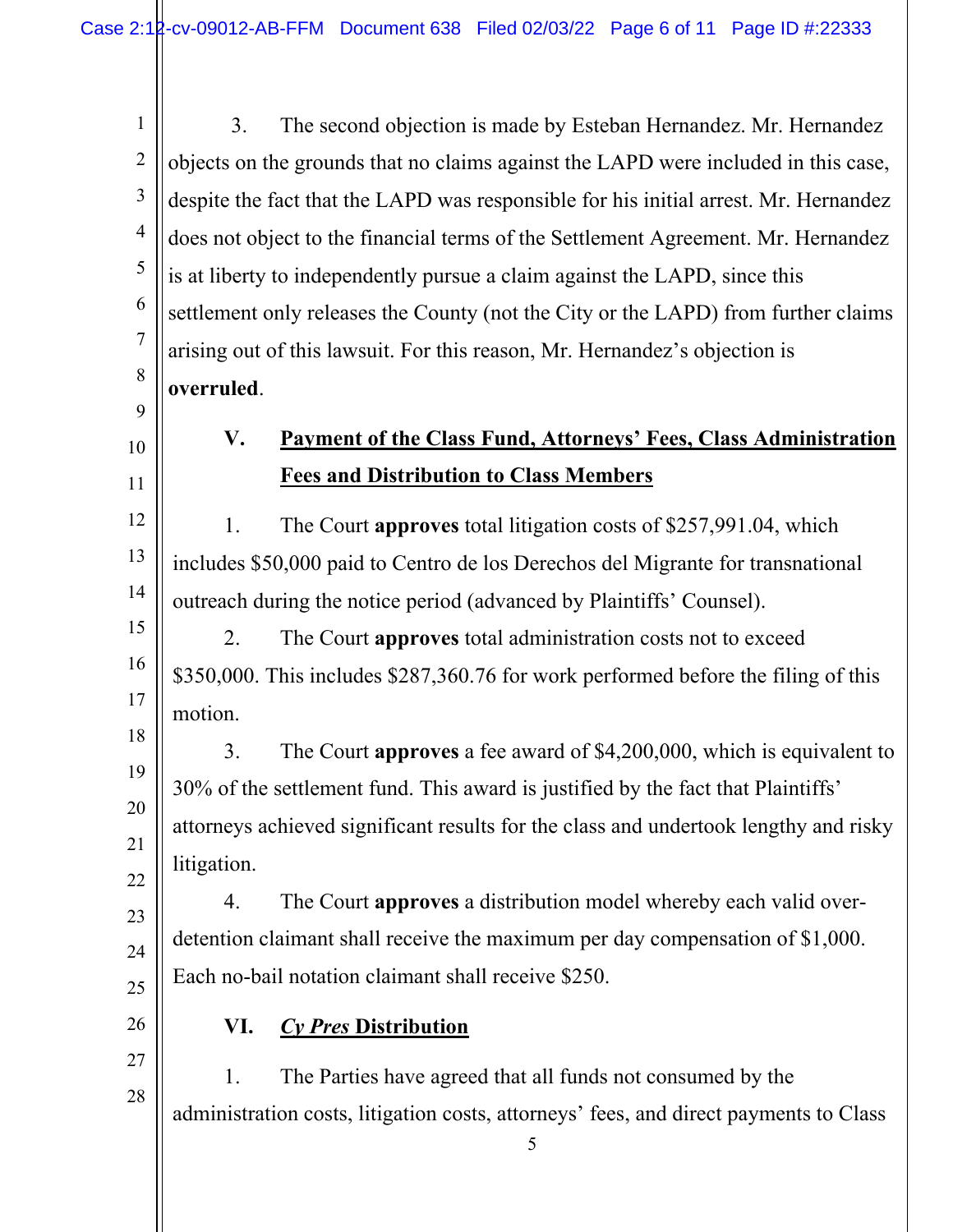1 2 3 4 5 6 8 9 10 11 Members shall be directed to *cy pres* distribution. Given the Court's award of \$4,200,000 in attorneys' fees and costs, the resulting *cy pres* amount is \$5,385,008.96. The Parties have agreed that these funds (i) may only be used to fund representation of persons facing immigration consequences because of criminal arrest or conviction in Los Angeles County, and (ii) may not be used to supplant funding already provided by the Board of Supervisors. In order to fulfill these aims, the Parties have agreed that 100 percent of the funds will be used to provide *cy pres* eligible services by the Los Angeles County Office of the Public Defender ("PD") and the Office of the Alternate Public Defender ("APD"). Moreover, these funds will be fully administered by the PD and APD.

12 13 14 15 16 18 19 20 2. Per the terms of the Parties' *cy pres* agreement, (*see* Dkt. No. 636), the County shall invest and utilize the *cy pres* funds within a three to five-year cycle, depending on how expeditiously each recipient is able to utilize the funds in a way that maximizes impact for clients. The funds shall be used by the PD and the APD to hire contract immigration attorneys, at-will post-bar law clerks, and contract paralegals, who will be embedded within their respective Immigration Units to provide services to persons facing immigration consequences because of a criminal arrest or conviction in the County, and who would not already receive or be eligible for such services under existing PD and APD funding.

21

22

23

24

25

26

27

28

17

7

3. In particular, *cy pres* funding shall be used to provide the following:

a. Post-conviction relief (PCR) proceedings for all *cy pres* eligible PD and APD clients.

b. Immigration and removal legal representation for all *cy pres* eligible PD and APD clients, including, but not limited to, Deferred Action for Childhood Arrivals (DACA) recipients, Special Juvenile Immigrant Status (SJIS) children, and homeless/near homeless immigrants.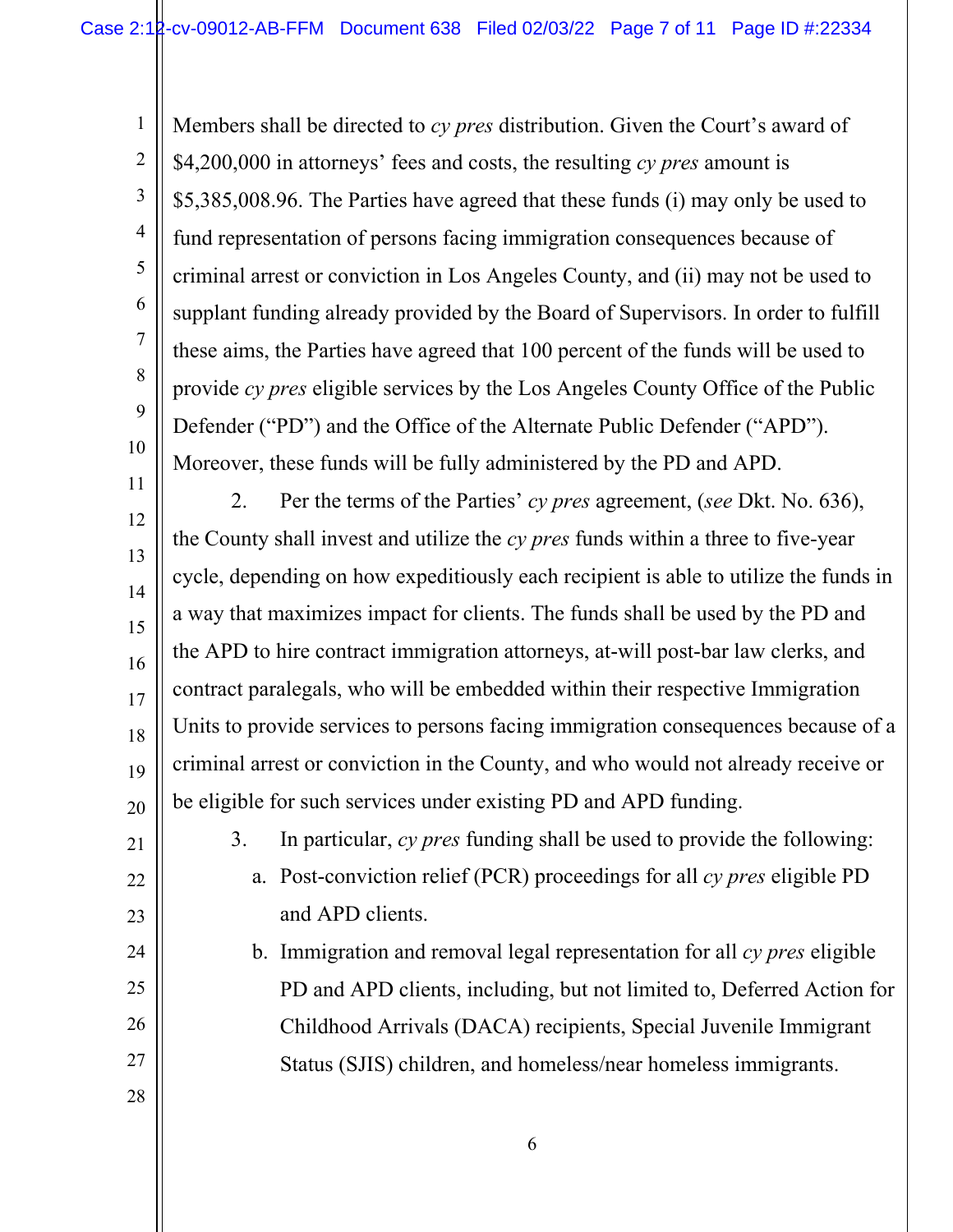| $\mathbf{1}$   | c. Immigration detention bond proceedings for all cy pres eligible PD               |
|----------------|-------------------------------------------------------------------------------------|
| $\overline{2}$ | and APD clients.                                                                    |
| 3              | d. A systematic built-in referral process for PD and APD to refer $cy$ pres         |
| 4              | eligible clients to the Department of Consumer and Business Affairs'                |
| 5              | new Immigration Legal Services Program, if necessary, for referral to               |
| 6              | other County-provided support services, at no cost to the cy pres                   |
| 7              | funds.                                                                              |
| 8              | e. All other immigration-related matters within cy pres requirements.               |
| 9              | Finally, the cy pres funds shall be made available for use by the PD<br>4.          |
| 10             | and the APD based on the proportion of total case filings handled by each of the    |
| 11<br>12       | departments, with the expectation being that seventy-five percent of the funds      |
| 13             | shall be allocated to the PD and twenty-five percent shall be allocated to the APD. |
| 14             | VII. Final Resolution                                                               |
| 15             |                                                                                     |
| 16             | It is hereby determined that all Class Members are bound by this Final<br>1.        |
| 17             | Approval Order, except for the 15 Class Members who filed an exclusion notice,      |
| 18             | namely the following:                                                               |
| 19             | 1. Luis Vazquez<br>Reference Number: 311712KGWRFC4                                  |
| 20             | Main Number: 33110641                                                               |
| 21             | 2. Jorge Najera<br>Reference Number: 311712HFJ9H7Q                                  |
| 22             | Main Number: 32777969                                                               |
| 23             | 3. Enrique Ontiveros                                                                |
| 24             | Reference Number: 3117122QXSSY0<br>Main Number: 32235037                            |
| 25             | 4. Saroeun Lanh                                                                     |
| 26             | Reference Number: 311712H3TQ7HG<br>Main Number: 32575101                            |
| 27             | 5. Sergio Sandoval                                                                  |
| 28             | Reference Number: 311712CPFJPQF<br>Main Number: 33295370                            |
|                | 7                                                                                   |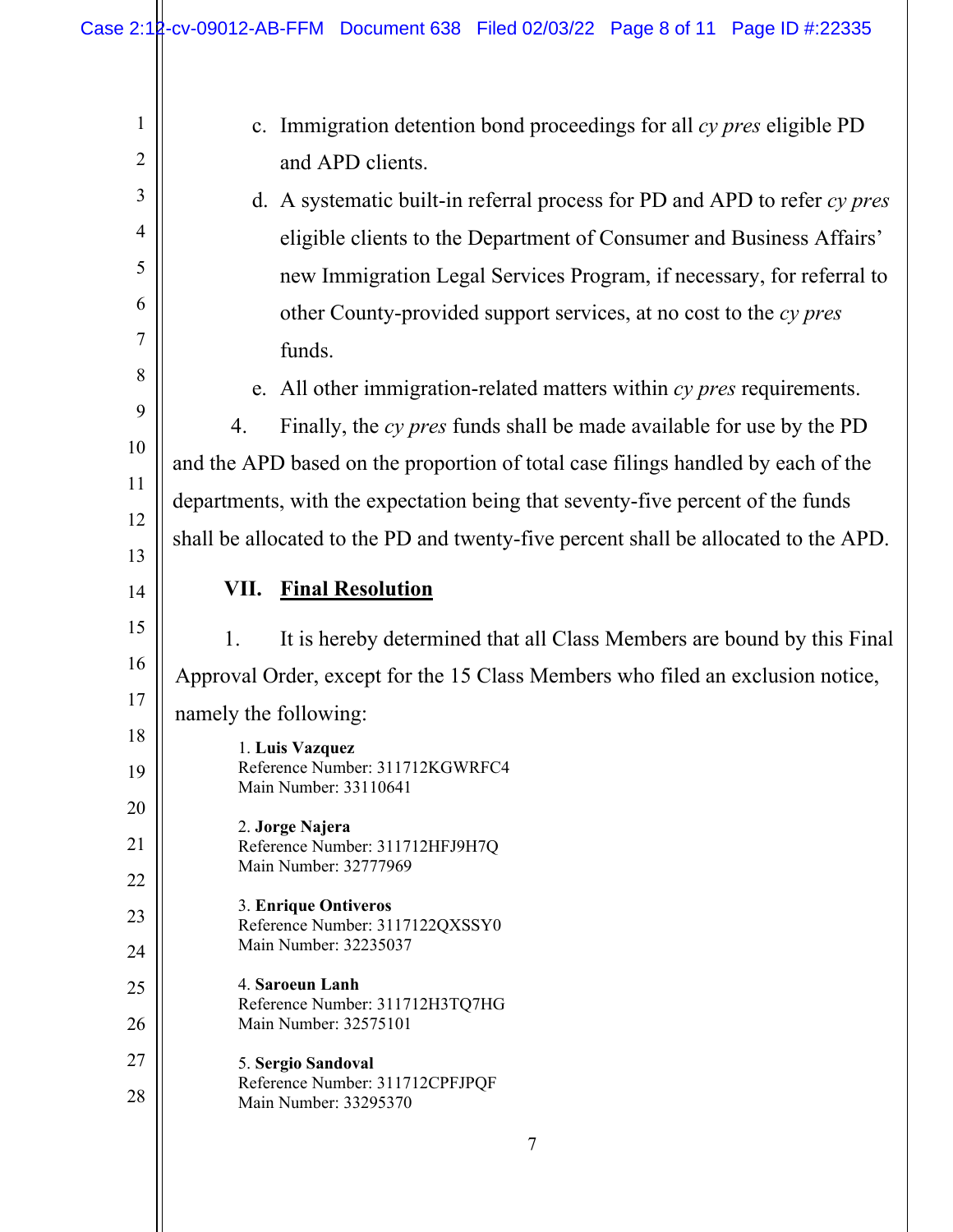| 6. Hamdi Saleh<br>Reference Number: 31171287Z4N38                                   |
|-------------------------------------------------------------------------------------|
| Main Number: 33257588                                                               |
| 7. Aparicio Moreno                                                                  |
| Reference Number: 311712M1FXFHS<br>Main Number: 33398223                            |
| 8. Walexsy Figueroa                                                                 |
| Reference Number: 31171252KJ2DN<br>Main Number: 33135431                            |
| 9. Salvador Panduro                                                                 |
| Reference Number: 311712BXVDMYV<br>Main Number: 4452065                             |
| 10. Jason Kim                                                                       |
| Reference Number: 311712HWSRJXK<br>Main Number: 4652791                             |
|                                                                                     |
| 11. Chien Nguyen<br>Reference Number: 311712G0G1Y4G                                 |
| Main Number: 33267056                                                               |
| 12. Alex Gonzalez<br>Reference Number: 3117124NFMNY0                                |
| Main Number: 32741774                                                               |
| 13. Vicente Lopez<br>Reference Number: 311712MHV0NG8                                |
| Main Number: 32878272                                                               |
| 14. Carlos Duran<br>Reference Number: 31171288ZGK0B                                 |
| Main Number: 33008781                                                               |
| 15. Jorge Chavez Zuniga<br>Reference Number: 311712GZP3Q8F                          |
| Main Number: 33344706                                                               |
| Only objecting class members have the right to appeal an order<br>2.                |
| approving a settlement. See Newberg on Class Actions §14:13 (5th ed.) ("Class"      |
| members who object but whose objections are rejected by the district court may      |
| seek to appeal that rejection."); Devlin v. Scardelletti, 536 U.S. 1, 1, 122 S. Ct. |
| 2005 (2002) (holding that absent class members who object in a timely manner to     |
| approval of a settlement at a fairness hearing have the power to bring an appeal    |
|                                                                                     |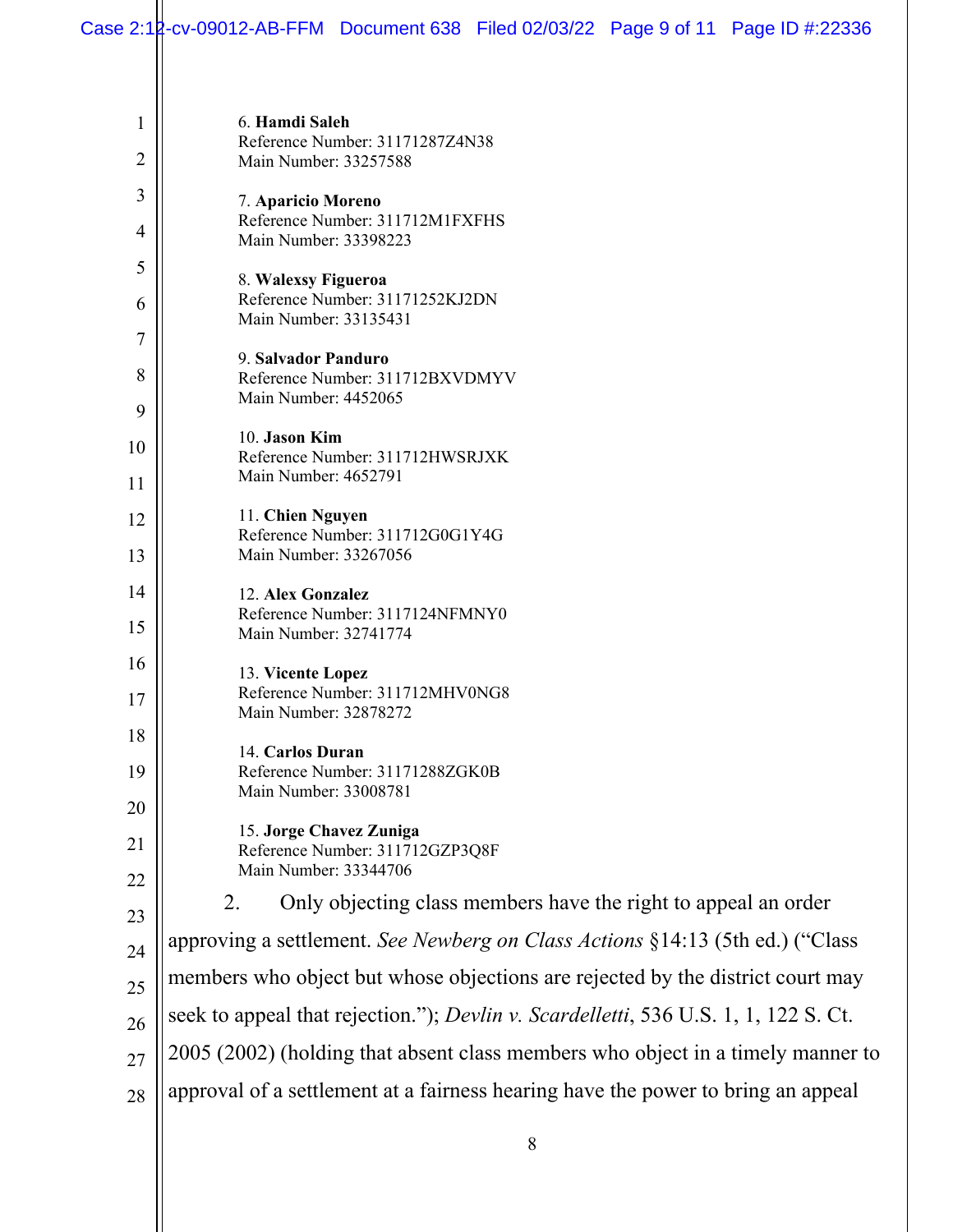#### Case 2:12-cv-09012-AB-FFM Document 638 Filed 02/03/22 Page 10 of 11 Page ID #:22337

1 2 without first intervening; rejecting the contention that only Named Plaintiffs and formal interveners qualify as parties).

3 4 5 6 3. This Order's issuance date constitutes the effective date of settlement. This date also constitutes the final judgment in this case. This lawsuit is therefore **dismissed, with prejudice**, and without fees or costs to any party, except as otherwise expressly provided by this Order.

7 8 9 10 11 12 4. Each and every Class Member, other than those who have opted out, hereby unconditionally, fully, and finally releases and forever discharges Defendants, their agents, servants, officers, officials, and/or employees, from further claims that arise out of the allegations raised by Plaintiffs in the complaint or any amended complaint in the lawsuit.

13 14 15 16 17 5. This Order is binding on all non-opt-out Class Members and their privies, and it prevents them from bringing a subsequent suit alleging the same or similar claims for relief as contained in the complaint or in any amended complaint in this lawsuit and based upon facts occurring prior to the execution of the Settlement Agreement.

18 19 20 21 22 23 24 25 26 27 6. If for any reason the settlement contemplated by the Settlement Agreement does not become effective (whether as a result of further judicial review or otherwise), this Court's final judgment and order of dismissal, including but not limited to the release of claims previously ordered, shall be rendered null and void and vacated *nunc pro tunc*; the Parties will revert to the positions they occupied prior to the execution of the Settlement Agreement; and all proceedings in connection with the settlement shall be without prejudice to the status quo ante rights of the Parties to the lawsuit. In such event, the Parties expressly do not waive, and will not be construed to have waived, any claims, arguments, objections, and/or defenses.